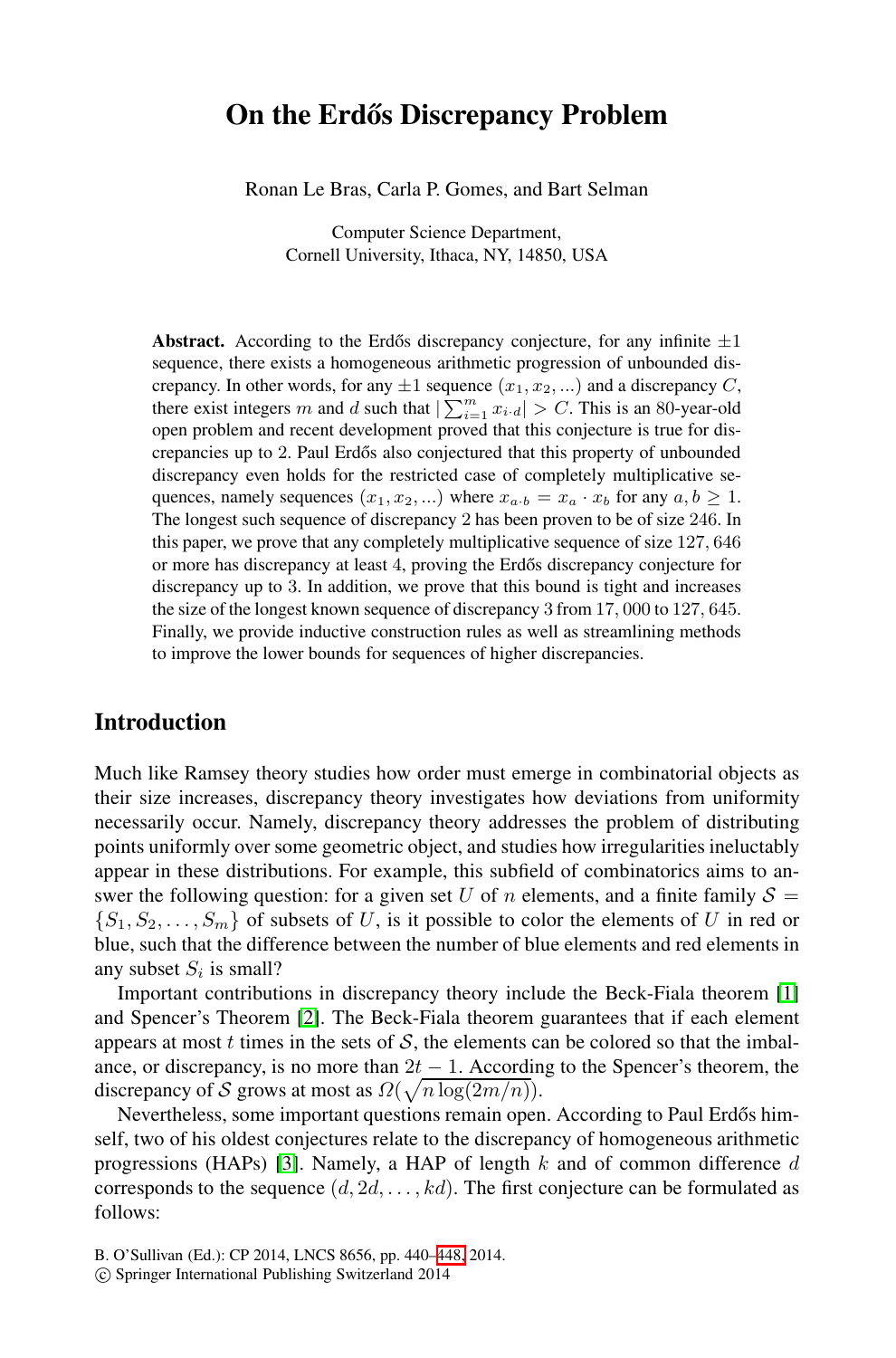<span id="page-1-2"></span>*Conjecture 1.* Let  $(x_1, x_2, ...)$  be an arbitrary  $\pm 1$  sequence. The discrepancy of x w.r.t. HAPs must be unbounded, i.e. for any integer  $C$  there is an integer  $m$  and an integer  $d$ such that  $|\sum_{i=1}^{m} x_{i \cdot d}| > C$ .

<span id="page-1-1"></span>This problem has been open for over eighty years, as is the weaker form according to which one can restrict oneself to completely multiplicative functions. Namely, f is a completely multiplicative function if  $f(a \cdot b) = f(a) \cdot f(b)$  for any a, b. The second conjecture translates to:

*Conjecture 2.* Let  $(x_1, x_2, ...)$  be an arbitrary completely multiplicative  $\pm 1$  sequence. The discrepancy of  $x$  w.r.t. HAPs must be unbounded, i.e[. f](#page-1-0)or any integer  $C$  there is a *m* and a *d* such that  $\left| \sum_{i=1}^{m} x_{i} \cdot d \right| > C$ .

Hereinafter, when non-ambiguous, we refer to the discrepancy of a sequence as its discrepancy with respect to homogeneous arithmetic progressions. Formally, we denote  $disc(x) = max_{m,d} \left[ \sum_{i=1}^{m} x_{i,d} \right]$ . We denote  $\mathcal{E}_1(C)$  the minimum length for which any sequence has discrepancy at least  $C + 1$ , or equivalently, one plus the maximum length of a sequence of discrepancy C. Similarly, we define  $\mathcal{E}_2(C)$  the minimum length for which any *completely multiplicative* sequence has discrepancy at least  $C + 1$ .<sup>1</sup>

**Table 1.** Results for the Erdős discrepancy problem.  $\mathcal{E}_1(C)$  (resp.  $\mathcal{E}_2(C)$ ) corresponds to the minimum length for which any sequence (resp. completely multiplicative sequence) has discrepancy  $C + 1$ . Bol[d](#page-8-4) [in](#page-8-4)dicates c[ont](#page-1-1)ribution of the current work.

| C                     |    | $\mathcal{L}$ | 3        |
|-----------------------|----|---------------|----------|
| $\mathcal{E}_1(C)$ 12 |    | 1,161         | >127,646 |
| $\mathcal{E}_2(C)$    | 10 | 247           | 127,646  |

<span id="page-1-0"></span>A proof or disproof of these conjectures would constitute a major advancement in combinatorial number theory [4]. To date, both conjectures have been proven to hold for the case  $C \le 2$ . As illustrated in Table 1, the values of  $\mathcal{E}_1(1), \mathcal{E}_2(1)$ , and  $\mathcal{E}_2(2)$  have been long proven to be 12, 10, and 247 respectively, while recent development proved  $\mathcal{E}_1(2) = 1161$  [5]. Konev and Lisitsa [5] also provide a new lower bound for  $\mathcal{E}_1(3)$ . After 3 days of computation, a SAT solver was able to find a satisfying assignment for a sequence of length 13, 000. Yet, it would fail to find a solution of size 14, 000 in over 2 weeks of computation. They also report a solution of length 17, 000, the longest known seq[ue](#page-0-0)nce of discrepa[ncy](#page-1-2) 3.

In this work, we explore streamlining for this problem, an effective combinatorial search strategy that exploits regularities in some problem solutions, beyond the structure of the combinatorial problem itself. Streamlining provides and exploits structural information about the problem, and we believe that a sine qua non condition for tackling huge sequences requires deep insights into the structure of the problem. In addition, streamlining provides a vision for a broader strategy for solving problems. Overall, we

<sup>&</sup>lt;sup>1</sup> Note that, if Conjecture 1 (resp. Conjecture 2) were to be rejected,  $\mathcal{E}_1(C)$  (resp.  $\mathcal{E}_2(C)$ ) would correspond to infinity.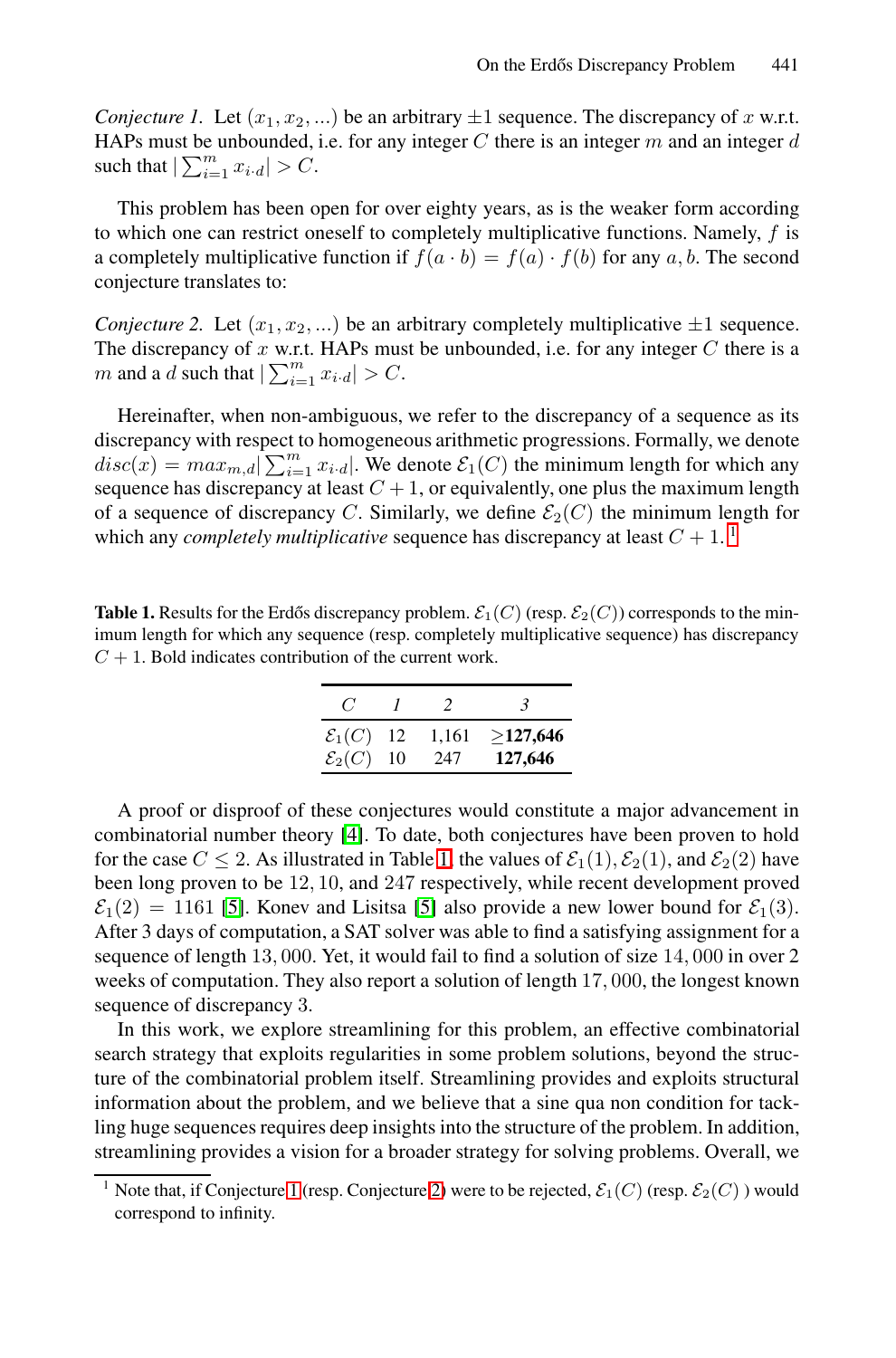substantially increase the size of the longest sequence of discrepancy 3, from 17, 000 to 127, 645. In addition, we prove that  $\mathcal{E}_2(3) = 127, 646$ , making this bound tight, as Plingeling was able to prove unsat and Lingeling generated an UNSAT proof in DRUP format [6].

This paper is organized as follows. The next section formally defines the Erdős discrepancy problems (for the general case and the multiplicative case) and presents SAT encodings for both problems. We then investigate streamlined search techniques to boost the search for lower bounds of these two problems, and to characterize additional structures that appear in a subset of the solutions. Furthermore, in a subsequent section, we provide construction rules that are based on these streamliners and allow to generate larger sequences of limited discrepancy from smaller ones. The last section presents the results of these approaches.

### **Pr[ob](#page-8-5)lem Formulation**

In this section, we first formally define the two conjectures as decision problems and then propose encodings for these problems.

**Definition 1 (EDP<sub>1</sub>).** *Given two integers* n *and* C, *does there exist*  $a \pm 1$  *sequence*  $(x_1,...,x_n)$  *such that*  $\left|\sum_{i=1}^m x_i \cdot d\right| \leq C$  *for any*  $1 \leq d \leq n, m \leq n/d$ *.* 

Konev and Lisitsa [5] provide a SAT encoding for this problem that uses an automaton accepting any sub-sequence of discrepancy exceeding  $C$ . A state  $s_j$  of the automaton corresponds to the sum of the input sequence, while the accepting state s*<sup>B</sup>* captures whether the sequence has exceeded the discrepancy C. A proposition  $s_j^{(m,d)}$  is true whenever the automaton is in state  $\sum_{i=1}^{m-1} x_{i \cdot d}$  after reading the sequence  $(x_d, \ldots, x_{(m-1)d})$ . Let  $p_i$  be the proposition corresponding to  $x_i = +1$ . A proposition that tracks the state of the automaton for an input sequence  $(x_d, x_{2d}, \ldots, x_{\lfloor n/d \rfloor d})$  can be formulated as:

*n/d*

$$
\phi(n, C, d) = s_0^{(1,d)} \bigwedge_{m=1}^{n/d} \Big( \bigwedge_{-C \le j < C} (s_j^{(m,d)} \wedge p_{id} \to s_{j+1}^{(m+1,d)}) \wedge \Big)
$$

$$
\bigwedge_{-C < j \le C} (s_j^{(m,d)} \wedge \overline{p_{id}} \to s_{j+1}^{(m+1,d)}) \wedge \Big)
$$

$$
(s_C^{(m,d)} \wedge p_{id} \to s_B) \wedge \Big( s_{-C}^{(m,d)} \wedge \overline{p_{id}} \to s_B \Big) \Big) \tag{1}
$$

In addition, we need to encode that the automaton is in exactly one state at any point in time. Formally, we define this proposition as:

$$
\chi(n, C) = \bigwedge_{1 \le d \le n/C, 1 \le m \le n/d} \bigg( \bigvee_{-C \le j \le C} s_j^{(i,d)} \wedge \bigwedge_{-C \le j_1, j_2 \le C} \big( \overline{s}_{j_1}^{(i,d)} \vee \overline{s}_{j_2}^{(i,d)} \big) \bigg) \tag{2}
$$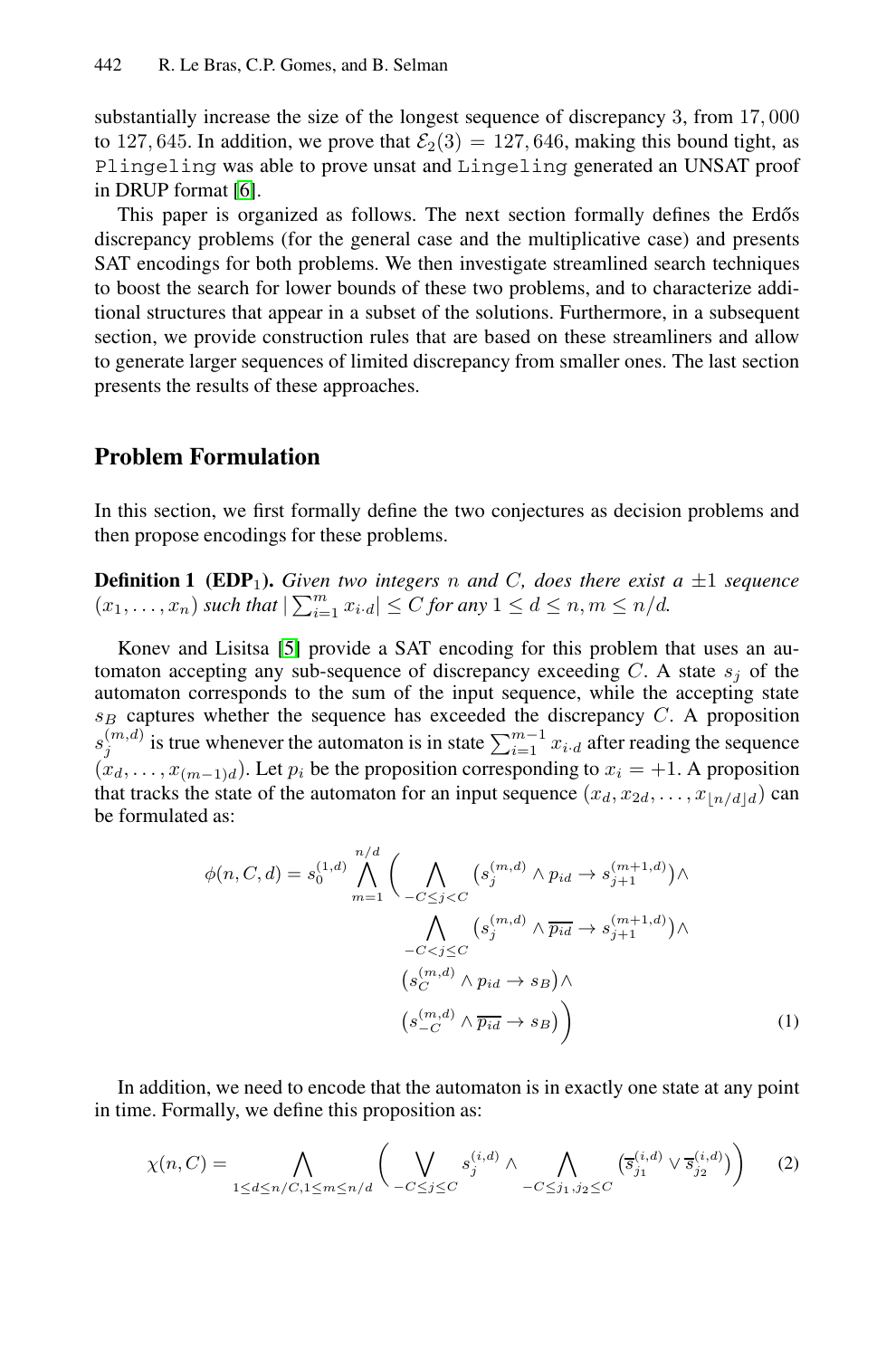Finally, we can encode the Erdős Discrepancy Problem as follows:

$$
\mathbf{EDP}_1(n, C) : \overline{s}_B \wedge \chi(n, C) \wedge \bigwedge_{d=1}^n \phi(n, C, d)
$$
 (3)

Furthermore, as the authors of [5], the actual states  $s_j^{(m,d)}$  of the automaton do not require  $2C + 1$  binary variables to represent the  $2C + 1$  values of the states. Instead, one can modify this formulation and use  $\lceil log_2(2C + 1) \rceil$  binary variables to encode the automaton states.

For the completely multiplicative case, we introduce additional constraints to capture the multiplicative property of any element of the sequence, i.e.  $x_{id} = x_i x_d$  for any  $1 \leq d \leq n, 1 \leq i \leq n/d$ . With respect to the boolean variables  $p_i$ ,  $p_d$  and  $p_{id}$ , such a constraint acts as XNOR gate of input  $p_i$  and  $p_d$  and of output  $p_{id}$ . Formally, we denote this proposition  $\mathcal{M}(i, d)$  and define:

$$
\mathcal{M}(i,d) = (p_i \lor p_d \lor p_{id}) \land (\overline{p_i} \lor \overline{p_d} \lor p_{id}) \land (p_i \lor \overline{p_d} \lor \overline{p_{id}}) \land (\overline{p_i} \lor p_d \lor \overline{p_{id}})
$$
(4)

Importantly, for completely multiplicative sequences, the discrepancy of the subsequence  $(x_d, ..., x_{md})$  of length m and common difference d will be the same as the discrepancy of the subsequence  $(x_1, ..., x_m)$ . Indeed, we have  $\left|\sum_{i=1}^m x_i\right| =$  $|\sum_{i=1}^m x_i x_i| = |x_d| \cdot |\sum_{i=1}^m x_i| = |\sum_{i=1}^m x_i|$ . Therefore, one needs only check that the partial sums  $\sum_{i=1}^{m} x_i, 1 \leq m \leq n$  never exceed C nor go below  $-C$ . Furthermore, note that a completely multiplicative sequence is entirely characterized by the values it takes at prime positions, i.e.  $\{x_p|p$  is prime}. In addition, if there exists a completely multiplicative sequence  $(x_1, ..., x_{p-1})$  of discrepancy C with p prime, then the sequence  $(x_1, ..., x_{p-1}, (-1)^{\text{max}} = x_i^{\text{max}})$  will also be a CMS of discrepancy C. As a result,  $\mathcal{E}^2(C)$  cannot be a prime number.

Overall, for the completely multiplicative case, we obtain:

$$
\mathbf{EDP}_2(n, C) : \overline{s}_B \wedge \chi(n, C) \wedge \phi(n, C, 1) \bigwedge_{1 \le d \le n, 1 \le i \le n/d} \mathcal{M}(i, d) \tag{5}
$$

# **Streamlined Search**

The encoding of **EDP**<sup>1</sup> given in the previous section has successfully led to prove a tight bound for the case  $C = 2$  [5]. On an Intel Core i5-2500K CPU, it takes about 800 seconds for Plingeling [7] to find a satisfying assignment for  $EDP<sub>1</sub>(1160, 2)$  and less than 6 hours for Glucose [8] to generate a proof of  $\mathcal{E}_1(2) = 1, 161$ . Nevertheless, for the case  $C = 3$ , it requires more than 3 days of computation for Plingeling to find a sequence of size  $n = 13,000$ , and fails to find a sequence of size 14,000 in over two weeks of computation.

In this section, in order to improve this lower bound and acquire a better understanding of the solution space, we explore streamlining techniques that identifies additional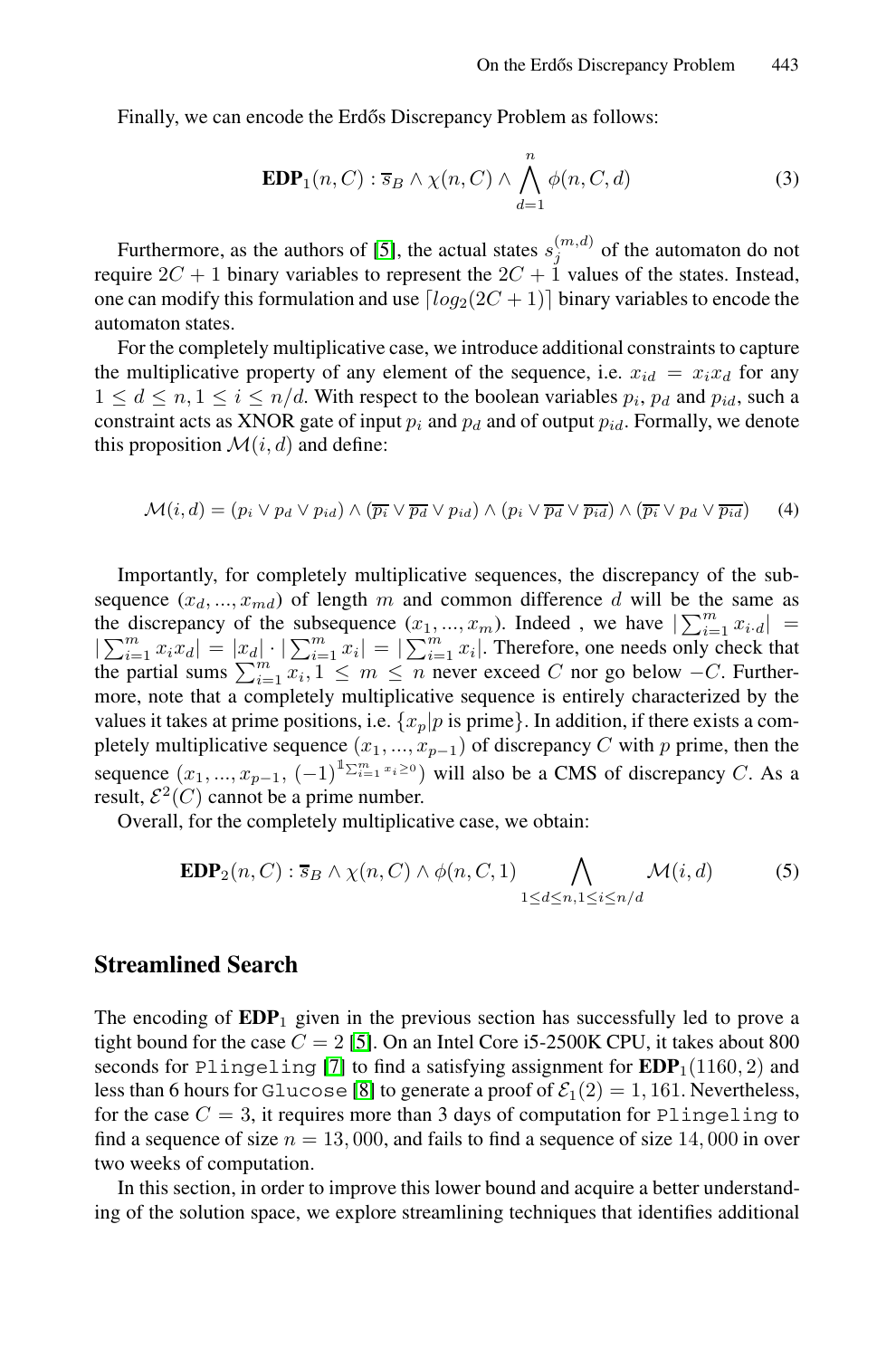structure occurring in a subset of the solutions. Among the solutions of a combinatorial problem, there might be solutions that possess regularities beyond the structure of the combinatorial problem itself. Streamlining [9] is an effective combinatorial search strategy that exploits these additional regularities. By intentionally imposing additional structure to a combinatorial problem, it focuses the search on a highly structured subspace and triggers increased [co](#page-8-8)nstraint reasoning and propagation. This search technique is sometimes referred to as "tunneling" [10]. In other words, a streamlined search consists in adding specific desired or observed regularities, such as a partial pattern that appears in a solution, to the combin[ato](#page-4-0)rial solver. These additional regularities boost the solver that may find more effectively larger solutions that contain these regularities. If no solution is found, the observed regularities were likely accidental. Otherwise, one can analyze these new solutions and suggests new regularities. This methodology has been successfully applied to find efficient constructions for different combinatorial objects, such as spatially-balanced Latin squares [11], or graceful double-wheel graphs [12].

<span id="page-4-0"></span>When analyzing solutions of  $EDP_1(n, 2)$  for  $n \in [1, 1160]$ , there is a feature that visually stands out of the solutions, as illustrated in Figure 1. When looking at a solution as a 2D-matrix with entries in  $\{-, +\}$  and changing the dimensions of the matrix (see Fig. 1, Left), there seems to be clear preferred matrix dimensions (say  $m$ -by- $p$ ) such that the m rows are mostly identical for the columns 1 to  $p - 1$ , suggesting that  $x_i =$  $x_i$ <sub>mod p</sub> for  $1 \le i \le p-1$ . We denote  $period(x, p, t)$  the streamliner that enforces this observation and define:

$$
period(x, p, t) : x_i = x_{i \bmod p} \,\forall 1 \le i \le t, i \not\equiv 0 \bmod p \tag{6}
$$



**Fig. 1.** First elements of a sequence of length 1160 and of discrepancy 2, illustrating the *period* (Left) and *mult* (Right) streamliners

First, while this observation by itself did not allow to improve the current best lower bound for  $\mathcal{E}_1(3)$ , it led to the formulation of the construction of the next section. Second, it also led to the re-discovery of the so-called 'improved Walters sequence' [13], defined as follows:

$$
\mu_3(i) = \begin{cases}\n+1, & \text{if } i \text{ is } 1 \text{ mod } 3 \\
-1, & \text{if } i \text{ is } 2 \text{ mod } 3 \\
-\mu_3(i/3), & \text{otherwise.} \n\end{cases}
$$
\n(7)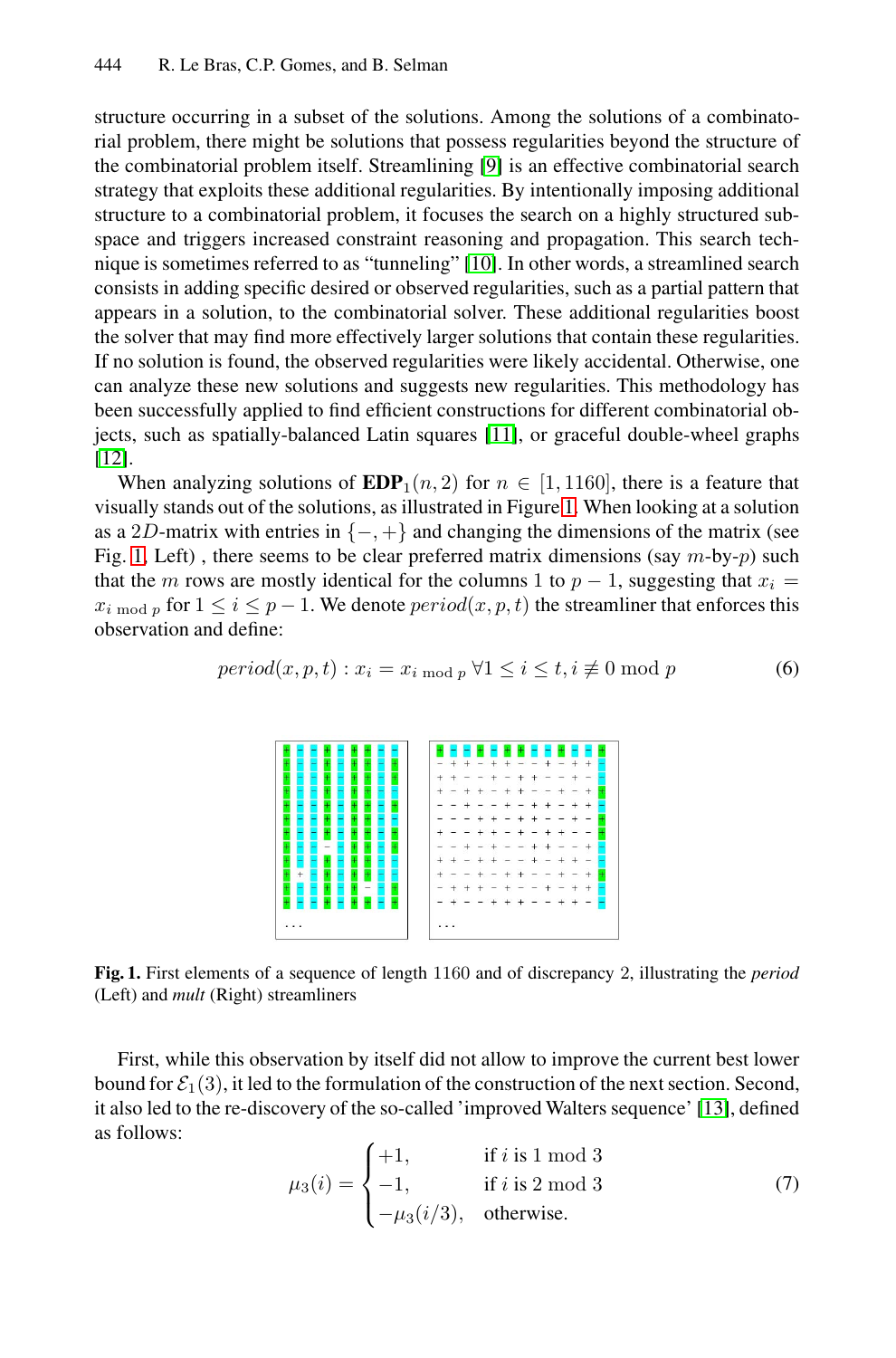In the following, we denote  $walters(x, w)$  the streamliner imposing that the first w elements of a sequence  $x$  follow the improved Walters sequence, i.e.:

$$
walters(x, w) : x_i = \mu_3(i) \,\forall 1 \le i \le w \tag{8}
$$

One can easily see that the improved Walters sequence is a special case of the pe[r](#page-4-0)iodic sequence defined previously. Namely, for any sequence x where  $walters(x, w)$ holds true, then we have  $period(x, 9, w)$ .

Finally, another striking feature of the solutions of  $EDP<sub>1</sub>(n, 2)$  is that they tend to follow a multiplicative sequence. Interestingly,  $EDP_2$  restricts  $EDP_1$  to the special case of multiplicative functions and we observe for the case  $C = 2$  that this restriction substantially impacts the value of the best bound possible (i.e.  $\mathcal{E}_1(2) = 1,161$  whereas  $\mathcal{E}_2(2) = 247$ ). Nevertheless, the solutions of  $\mathbf{EDP}_1(n, 2)$  exhibit a partial multiplicative property (see Fig. 1, Right) and we define:

$$
mult(x, m, l) : x_{i \cdot d} = x_i x_d \ \forall 2 \le d \le m, 1 \le i \le n/d, i \le l \tag{9}
$$

In the experimental section, we show the speed-ups that are triggered using these streamliners, and how the best lower bound for  $EDP<sub>1</sub>(n, 2)$  gets greatly improved.

### **Construction Rule**

In this section, we show how we used insights from the  $period(x, p, t)$  streamliner in order to generate an inductive construction rule for sequences of discrepancy C from sequences of lower discrepancy.

Consider a sequence x that is periodic of period p, as defined in the previous section, i.e.  $period(x, p, x|x)$  holds true, and is of length  $n = p * k$ . Then, the sequence x can be written as:

$$
x = (y_1, y_2, \dots, y_{p-2}, y_{p-1}, z_1 \ny_1, y_2, \dots, y_{p-2}, y_{p-1}, z_2 \n\vdots \ny_1, y_2, \dots, y_{p-2}, y_{p-1}, z_k
$$
\n(10)

Let C be the discrepancy of  $z = (z_1, z_2, ..., z_k)$  and C' the discrepancy of  $(y_1, ..., y_{p-1})$ . Given that  $\sum_{i=1}^m x_{ip} = \sum_{i=1}^m z_i$  for any  $1 \le m \le k$ , we have  $disc(x) \ge k$ C. Note that if x was completely multiplicative, then it would hold  $disc(x) = C$ . We study the general case where  $x$  is not necessarily multiplicative, and investigate the conditions under which  $disc(x)$  is guaranteed to be less or equal to  $C + C'$ .

For a given common difference  $d$  and length  $m$ , we consider the subsequence  $(x_d, x_{2d}, ..., x_{md})$ . Let  $q = \frac{p}{gcd(d,p)}$ . Given the definition 10 of x, we have:

$$
(x_d, x_{2d}, ..., x_{md}) = (y_{d \bmod p}, y_{2d \bmod p}, ..., y_{(q-1)d \bmod p}, z_q, \tag{11}
$$

- $y_d \mod p, y_2d \mod p, ..., y_{(q-1)d} \mod p, z_{2q},$  (12)
	- $y_d \mod p, \ldots$  (13)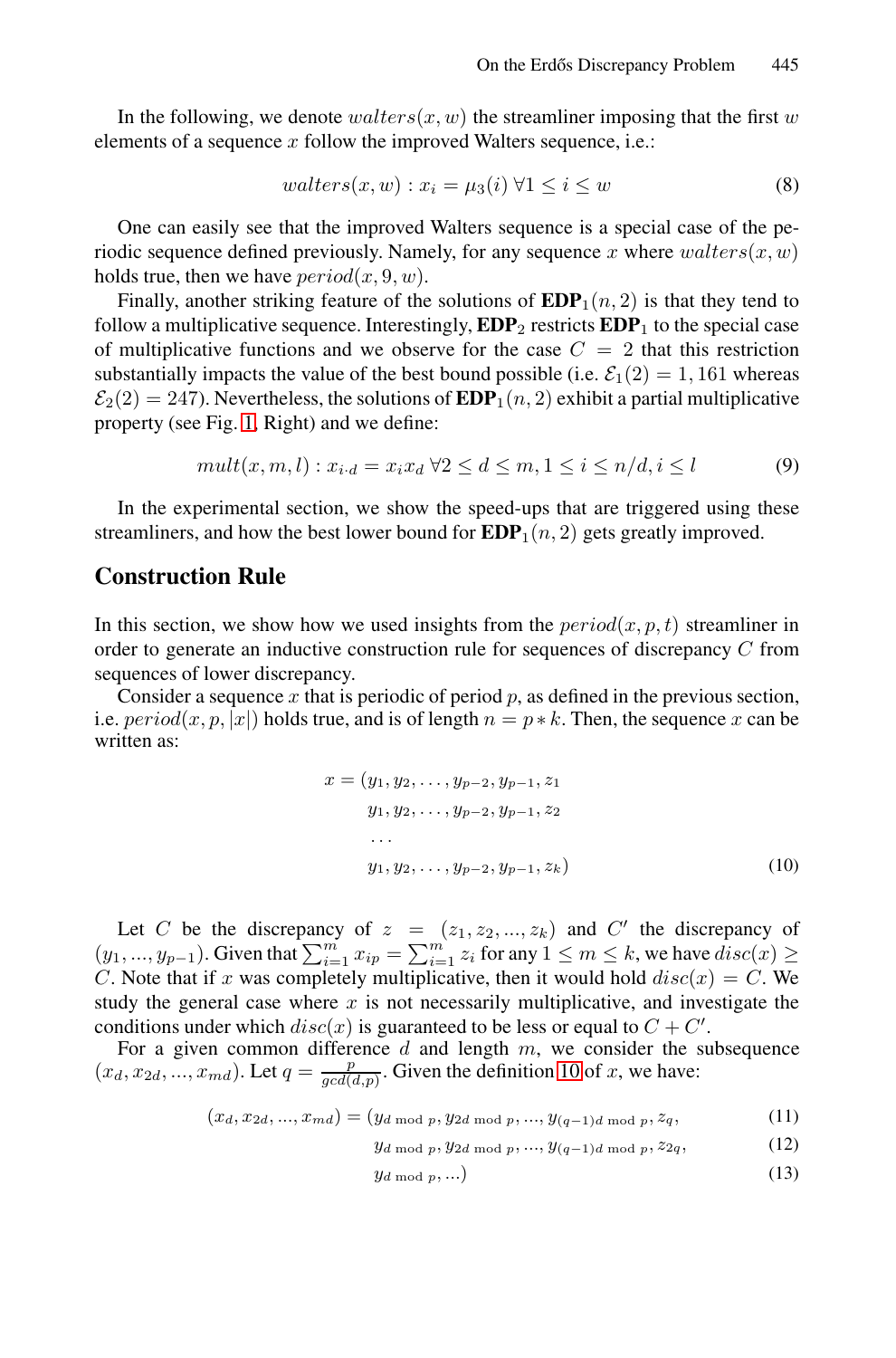Note that if p divides d or d divides p, this subsequence becomes  $(z_q, z_{2q}, ..., z_{qm})$ and is of discrepancy at most  $C$ . As a result, a sufficient condition for  $x$  to be of discrepancy at most  $C + C'$  is to have  $y_d \mod p$ ,  $y_{2d \mod p}$ , ...,  $y_{(q-1)d \mod p}$  of discrepancy  $C'$  and summing to 0. We say that such a sequence has a discrepancy mod p of  $C'$ . Formally, we define the problem of finding such sequences as follows:

**Definition 2** (Discrepancy mod p). Given two integers p and C', does there exist a  $\pm 1$ *sequence*  $(y_1, \ldots, y_{p-1})$  *such that:* 

<span id="page-6-0"></span>
$$
|\sum_{i=1}^{m} y_{i\cdot d \bmod p}| \le C', \ \forall 1 \le d \le n, m < \frac{p}{\gcd(d, p)}
$$
(14)

$$
\sum_{i=1}^{\frac{p}{gcd(d,p)}} -1
$$
  

$$
\sum_{i=1}^{\frac{p}{gcd(d,p)}} y_i \cdot d \mod p = 0, \ \forall 1 \le d \le n
$$
 (15)

Notice that, given the equation 15, p should be odd for such a sequence to exist.

We encode this problem as a Constraint Satisfaction Problem (CSP) in a natural way from the problem definition. We provide the experimental results in the next section.

# **Results**

All experiments were run on a Linux (version 2.6.18) cluster where each node has an Intel Xeon Processor X5670, with dual-CPU, hex-core @2.93GHz, 12M Cache, 48GB RAM. Unless otherwise noted, the results were obtained using the parallel SAT solver Plingeling, version ats1 for the SAT encodings, and using IBM ILOG CPLEX CP Optimizer, release 12.5.1 for the CP encodings.

First, we evaluate the proposed streamliners for the two problems. Table 2 reports the length of the sequences that were successfully generated, as well as the computation time. The first clear observation is that, for  $EDP_1$ , the streamlined search based on the partial multiplicative property significantly boosts the search and allows to generate solutions that appear to be out of reach of the standard search approach. For example, while it takes about 10 days to find a solution of length 13, 900 without streamliners, the streamlined search generates a substantially-large satisfying assignment of size 31, 500 in about 15 hours. Next, we study streamliners that were used for  $EDP<sub>2</sub>$ , i.e. partially imposing the walters sequence. The results clearly show the speed up triggered by the [c](#page-8-9)ombination of the new encoding for EDP<sup>2</sup> with the *walters* streamliners. Interestingly, the longest *walters* sequence of discrepancy 3 is of size 819. Nevertheless, one can successfully impose the first 800 elements of the walters sequence and still expand it to a sequence of length 108, 000. Furthermore, when imposing  $walters(730)$ , it takes less than 1 hour and an half to find a satisfying assignment for a sequence of size 127, 645. Moreover, without additional streamliners, it takes about 60 hours to prove unsat for the case 127, 646 and allows us to prove that this bound is tight. Indeed, the solver generates a DRUP proof of approximately 29GB and DRAT-trim, an independent satisfiability proof checker [6,14], verifies the 88 million lemmas of the proof in about 45 hours.

In terms of the inductive construction described in the previous section, we can generate sequences whose discrepancy mod p is 1, for p in  $1, 3, 5, 7$ , and 9, while it also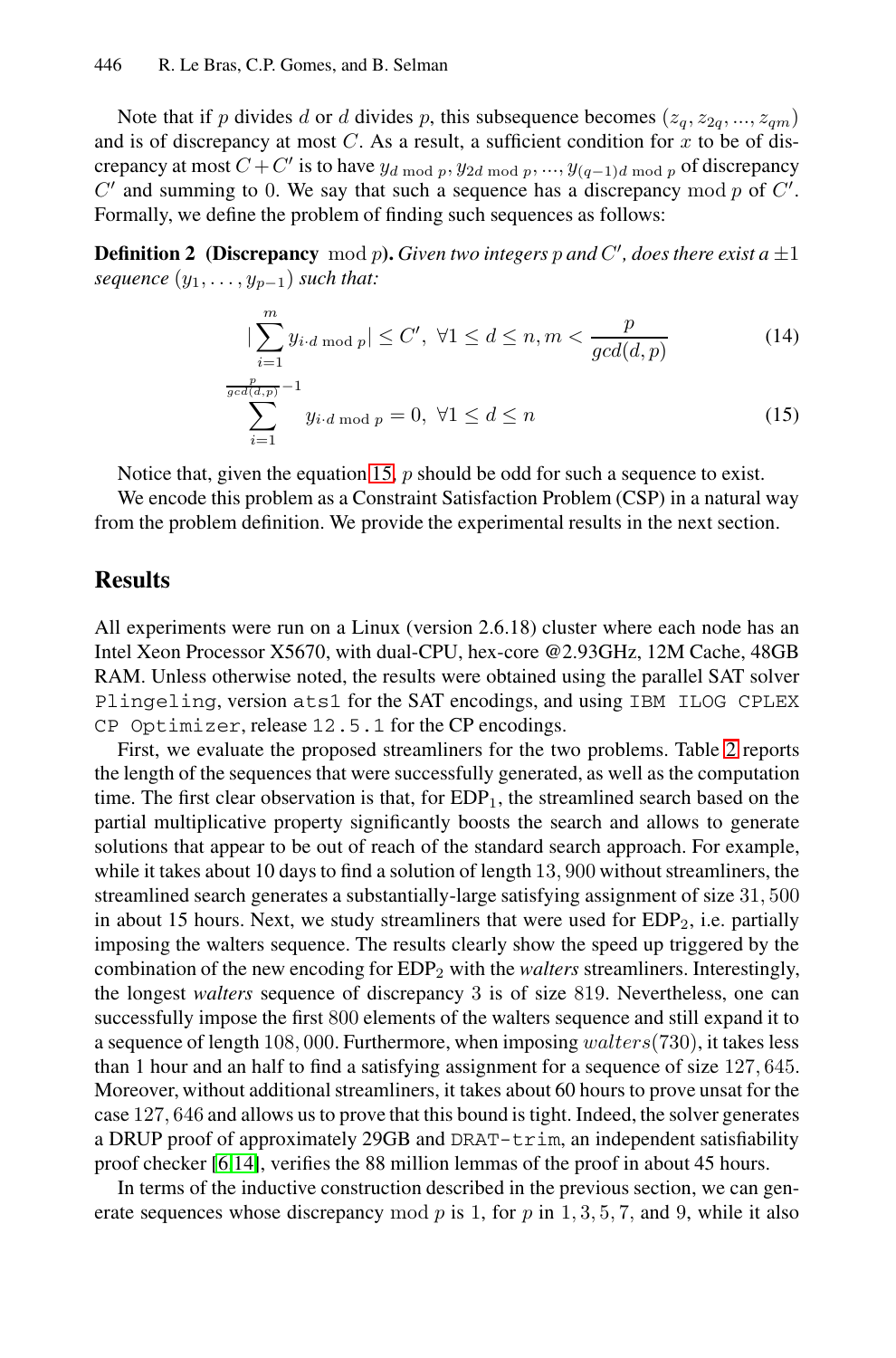| Encoding         | <b>Streamliners</b> |         | Size of sequence Runtime (in sec) |
|------------------|---------------------|---------|-----------------------------------|
| EDP <sub>1</sub> |                     | 13,000  | 286,247                           |
|                  |                     | 13,500  | 560,663                           |
|                  |                     | 13,900  | 770,122                           |
|                  | mult(120,2000)      | 15,600  | 4,535                             |
|                  | mult(150,2000)      | 18,800  | 8,744                             |
|                  | mult(200,1000)      | 23,900  | 12,608                            |
|                  | mult(700,10000)     | 27,000  | 45,773                            |
|                  | mult(700,20000)     | 31,500  | 51,144                            |
| EDP <sub>2</sub> | walters (800)       | 81,000  | 1,364                             |
|                  | walters $(800)$     | 108,000 | 4,333                             |
|                  | walters (700)       | 112,000 | 5,459                             |
|                  | walters (730)       | 127,645 | 4,501                             |

Table 2. Solution runtimes of searches with and without streamliners. The streamlined search leads to new lower bounds for the 2 EDP problems.

generates sequences of discrepancy mod p equal to 2 for p in 11, 13, 15, 17, 25, 27, 45, and 81. Overall, this proves that one can take any sequence x of length |x| and discrepancy C and generate one of length  $9|x|$  and of discrepancy  $C + 1$ , or of length  $81|x|$  and of discrepancy  $C + 2$ . As a result, this provides a new bound for the case of discrepancy 4, and proves  $\mathcal{E}_1(4) > 9 * 127645 = 1,148,805$ . Interestingly, such a long sequence suggests that the proof of the Erdos conjecture for  $C > 3$  may require additional insights and analytical proof, beyond the approach proposed in this work.

# **Conclusions**

In this paper, we address the Erdős discrepancy problem for general sequences as well as for completely multiplicative sequences. We adapt a SAT encoding previously proposed and investigate streamlining methods to speed up the solving time and understand additional structures that occur in some solutions. Overall, we substantially improve the best known lower bound for discrepancy 3 from 17, 001 to 127, 646. In addition, we prove that this bound is tight, as evidenced by the unsat proof generated by Lingeling and confirmed by the proof checker DRAT-trim. Finally, we propose construction rules to inductively generate longer sequences of limited discrepancy.

**Acknowledgments.** This work was supported by the National Science Foundation (NSF IIS award, grant 1344201). The experiments were run on an infrastructure supported by the NSF Computing research infrastructure for Computational Sustainability grant (grant 1059284). Note that, while this work was submitted on April 14, 2014 to the 20th International Conference on Principles and Practice of Constraint Programming, results [15] were independently submitted on May 13, 2014, confirming the value of  $\mathcal{E}_2(3)$ .